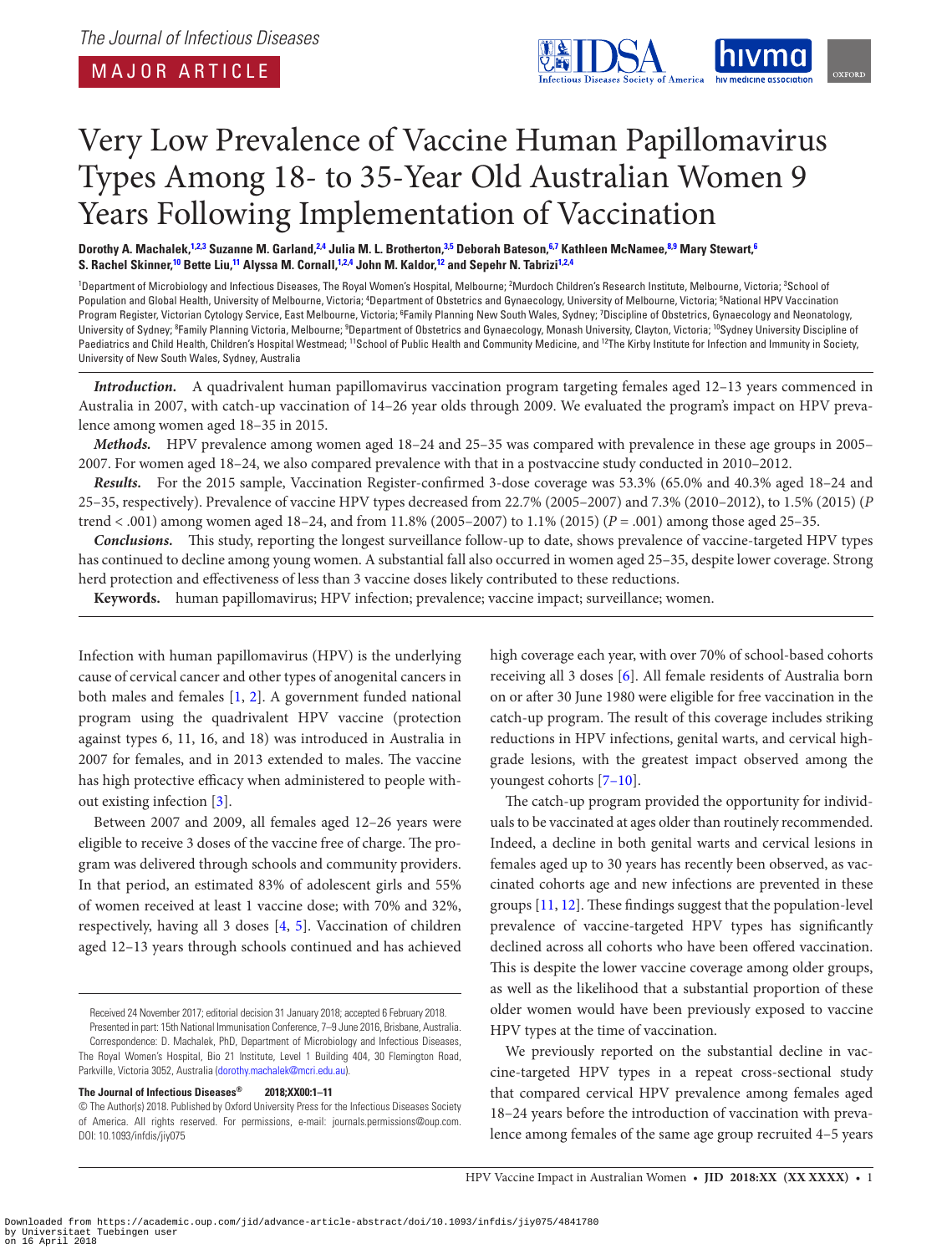after program implementation [[13,](#page-9-2) [14\]](#page-9-3). These data provided the first evidence of the population-level benefit of the program, both direct and through herd protection [\[13](#page-9-2)]. The program's impact on HPV infections among older vaccine-eligible females has not been described to date using this repeat cross-sectional study methodology.

In this follow-up repeat cross-sectional study, we compared prevalence of vaccine-targeted HPV types among women in the age groups 18–24 and 25–35 recruited in 2015, with prevalence among women in the same age groups recruited in 2005–2007. For women aged 18–24, we also compared prevalence with that in a postvaccine study conducted in 2010–2012 [[13\]](#page-9-2), extending the results of a previous study.

# **METHODS**

#### **Study Population**

For this report, the prevaccine sample consisted of women aged 18–35 years who attended urban family planning clinics in Victoria and New South Wales (NSW), Australia, for cervical screening, between November 2005 and April 2007. This was a subset of women who participated in the national Women, Human Papillomavirus Prevalence, Indigenous, Non-Indigenous, Urban, Rural Study (WHINURS) [[15](#page-9-4), [16\]](#page-9-5), previously described. There were 2 postvaccine-implementation samples made up of women who attended family planning clinics in the same metropolitan areas in Victoria and NSW: the first consisted of the Victoria and NSW subset of women aged 18–24 years, recruited between 2010 and 2012 from clinics in 3 States (NSW, Victoria, and Western Australia), as described previously [\[13\]](#page-9-2); the second consisted of a subset of women aged 18–35 years, recruited between January and October 2015. For the 2015 sample, only women born on or after 30 June 1980 (vaccine catch-up program eligible) were included. As previously described [\[14](#page-9-3)], there were some changes in the number of participating clinics and in clinic location between the pre- and first postvaccine implementation samples, but no further changes prior to the second post vaccine sample. Under Australian guidelines before December 2017, cervical screening using cytology began at age 18 years or 2 years after first intercourse. There were not changes to this recommendation between 2005 and 2015.

Approval to undertake this study was obtained from ethics committees associated with each study site, and all participants provided written, informed consent.

#### **Procedures**

As previously described, the procedures to recruit participants were identical for the prevaccine and postvaccine samples [\[13](#page-9-2), [16](#page-9-5)]. Clinic staff identified all consecutive age-eligible women attending health services for routine cervical screening. Invitation to participate was dependent on the clinician's judgment that there was sufficient time to discuss the study. At

2 • **JID 2018:XX (XX XXXX)** • Machalek et al

the time of Papanicolaou test, exfoliated cervical cells were collected in PreservCyt (Hologic Corporation, Bedford, MA) for HPV testing. Information on age, smoking status, and residential postcode was collected from routine records. Information on sexual practices was sought from women recruited in the 2 postvaccine samples, including age at first sexual intercourse, number of male sexual partners (lifetime and in the previous 12 months), and whether or not they had received HPV vaccination. Written consent was collected to obtain vaccination status from the National HPV Vaccination Program Register (hereafter referred to as the Register) [[17](#page-9-6)].

HPV testing was performed as previously described [\[13](#page-9-2), [16\]](#page-9-5), with one modification. For specimens collected in 2015 the cobas HPV test (Roche Diagnostics, Indianapolis, IN) was used as the initial screening assay, with the results used for clinical follow-up, replacing the Roche Amplicor HPV (AMP) [\[13\]](#page-9-2). High concordance has been reported between AMP and cobas in several studies [\[18,](#page-9-7) [19\]](#page-9-8). Briefly, 1 mL of the PreservCyt specimen was tested for the presence of 14 high-risk HPV types using the cobas HPV test. A second 1-mL aliquot of the original sample was peleted and resuspended in 200 µL of phosphate buffered saline (PBS) [\[20](#page-9-9)] to use for DNA extraction (MagNA Pure 96 DNA and Viral Nucleic Acid Small Volume Kit, Pathogen Universal 200 protocol; Roche Molecular Diagnostics), then eluted in 100 µL. All extracted DNA was assessed for adequacy by quantitative polymerase chain reaction (PCR) amplification of a 260-bp segment of the human β-globin gene [\[21](#page-9-10)]. Extracted DNA (20 µL of extract) from samples negative or invalid on cobas were analyzed for the presence of mucosal HPV type DNA by an PGMY09-PGMY11-based HPV consensus PCR/enzymelinked immunosorbent assay (ELISA) using a set of biotin-labeled probes, as previously described [\[21–24](#page-9-10)]. Extracted DNA (50 µL of extract) from samples positive for HPV by either test (cobas or PCR/ELISA) were genotyped using the Linear Array HPV genotyping test (Roche Molecular Diagnostics) according to manufacturer's instructions, with minor modifications as previously reported [[13,](#page-9-2) [25](#page-9-11)]. Due to possible cross-reactivity of the HPV52 probe with types 33, 35, and 58 amplicons, samples positive for the HPV52 probe in the presence of 1 or more of these 3 probes were further tested for HPV52 using a type-specific PCR assay [\[26\]](#page-9-12).

# **Statistical Analyses**

Vaccine doses are known to be underreported to the Register, particularly among women vaccinated in the community [\[4\]](#page-8-3). In view of this, classification of vaccination status was based on a composite measure of self-reported and registry reported doses, as previously described [\[13](#page-9-2)]. Women were classified as fully vaccinated if they had 3 doses of the vaccine recorded on the Register. Unvaccinated women were those reporting not being vaccinated who also had no Register record of vaccination. If consent to access the Register was not obtained,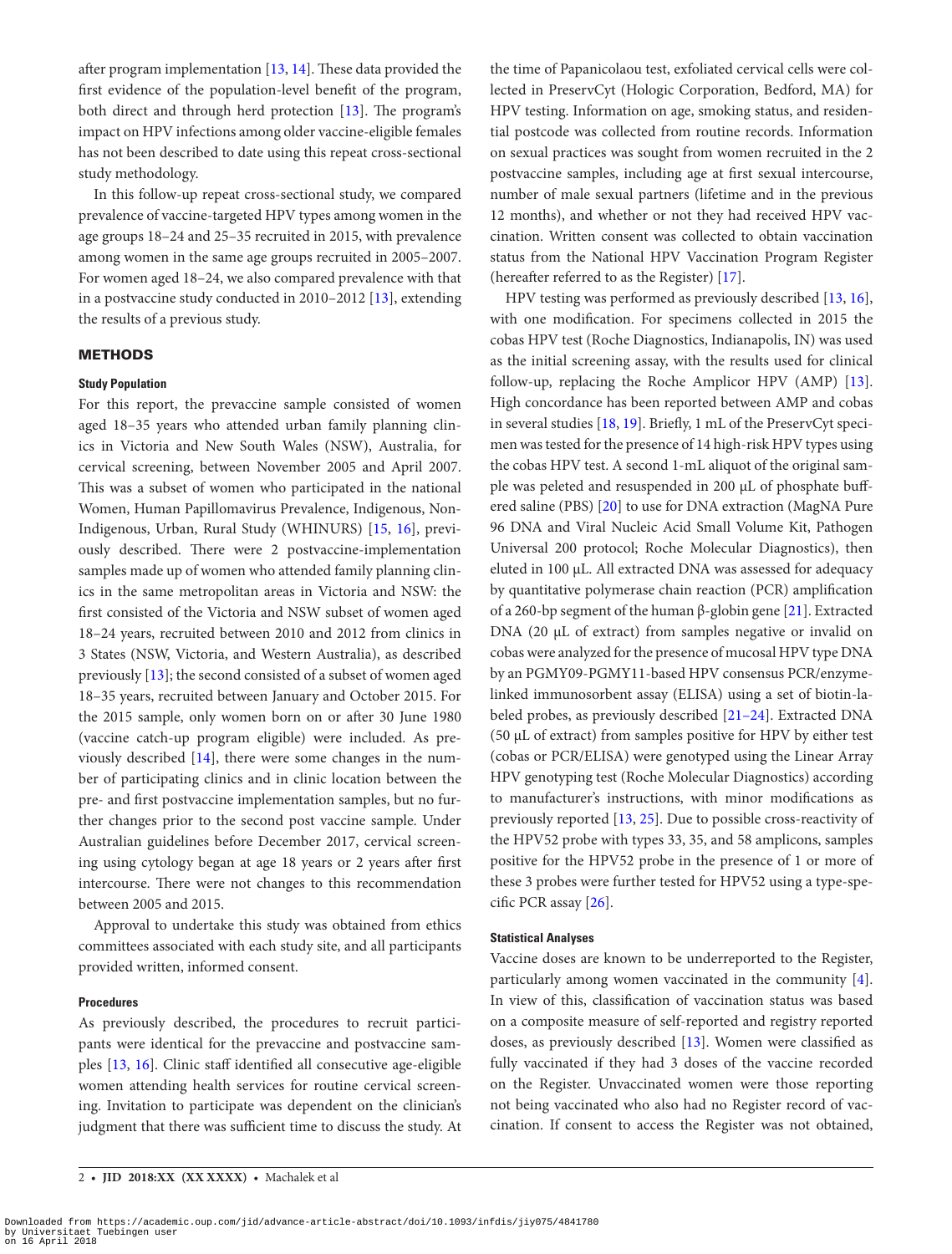self-report of nonvaccination was accepted. Women who had received 1 or 2 doses of vaccine as confirmed by the Register, or had self-reported doses that could not be verified on the Register, were classified as being partly vaccinated. The latter category included women who reported doses, but did not provide consent for access to Register-recorded vaccination status [\[13](#page-9-2)]. Each individual's residential postcode was used to assign socioeconomic status (upper or lower 50th centile based on the Australian Bureau of Statistics Index of Relative Socioeconomic Disadvantage [\[12\]](#page-9-1)) and area of residence (major city or regional/remote based on the Accessibility/Remoteness Index of Australia classification from the 2011 census [\[13](#page-9-2)]).

HPV prevalence estimates and 95% confidence intervals (CIs) were calculated using the exact binomial method in the following categories: vaccine-targeted HPV types (HPV6/11/16/18); any of the 5 additional HPV types covered by the 9-valent vaccine (HPV31/33/45/52/58) [\[27](#page-9-13)]; any high-risk HPV types other than 16/18 (HPV31/33/35/39/45/51/52/56/58/59/68); any high-risk HPV types (HPV16/18/31/33/35/39/45/ 51/52/56/58/59/68); any 1 of 37 HPV types identified by Linear Array; and any 1 of 37 HPV types excluding 6/11/16/18. Chi-square tests were used to examine differences in characteristics between study periods, and within subgroups of vaccination status. Binomial log linear regression was used to estimate prevalence ratios (PRs) and 95% CIs for each grouping of HPV types between the study periods, adjusted for sociodemographic characteristics that varied between the groups. PRs were also estimated for each vaccine subgroup (unvaccinated, partly vaccinated, and fully vaccinated) in the 2015 sample, compared with the prevaccine sample. We performed logistic regression to investigate the relationship between HPV, vaccination status, and a range of sociodemographic and behavioral characteristics among women recruited in 2015. Variables that were associated with each outcome at *P* < .10, along with vaccination status and age, were included in the adjusted models. Data analyses were performed using STATA version 14 (Stata Corporation, College Station, TX).

# RESULTS

Between January and October 2015, we recruited 381 women aged 18–35 [\(Table 1](#page-3-0)). Compared with the prevaccine sample  $(n = 275)$ , women recruited in 2015 were younger  $(P < .001)$ , and less likely to be smokers ( $P = .04$ ). One in 7 ( $n = 54$ ; 14.2%) were unvaccinated and just over half ( $n = 203$ ; 53.3%) were fully vaccinated. The remaining 124 (32.6%) were partly vaccinated: 21 (5.5%) had documented receipt of 1 or 2 doses, 101 (26.5%) reported receiving doses or were unsure of their status, but had no Registry record of being vaccinated, and 2 (0.5%) women reported that they had been vaccinated but did not provide consent to verify their status with the Register.

In analyses stratified by age group [\(Table 1](#page-3-0)), women aged 18–24 in 2015 (n = 200) were older (*P* < .001), and less likely to be smokers ( $P = .03$ ), than those recruited in the first postvaccine

sample ( $n = 688$ ) and the prevaccine sample ( $n = 88$ ) [[13\]](#page-9-2). They were also more likely to be fully vaccinated  $(P < .001)$ , compared with women in the first postvaccine sample; 21 (10.5%) were unvaccinated, 130 (65.0%) were fully vaccinated, and 49 (24.5%) were partly vaccinated. Women aged 25–35 in 2015  $(n = 181)$  were younger  $(P = .02)$  than women recruited in the prevaccine sample (n = 187) [[16\]](#page-9-5). Overall, 33 (18.2%) were unvaccinated, 73 (40.3%) were fully vaccinated, and 75 (41.4%) were partly vaccinated.

The combined prevalence of vaccine-targeted HPV types among women aged 18–35 decreased from 15.3% (42/275) in 2005–2007, to 1.3% (5/381) in 2015; aPR = 0.08 (95% CI, 0.03– 0.20) compared with the prevaccine sample; *P* < .001 [\(Table 2\)](#page-4-0). Of the 5 samples positive for vaccine-targeted HPV types in 2015, 4 were positive for HPV16 and 1 for HPV18. There were no cases of HPV6 or HPV11 detected. In analyses stratified by age group ([Table 2](#page-4-0) and [Figure 1](#page-5-0)), prevalence of vaccine-targeted HPV types among women aged 18–24 decreased from 22.7% in 2005–2007 and 7.3% in 2010–2012, to 1.5% in 2015; aPR = 0.40 (95% CI, 0.25–0.63) and 0.08 (95% CI, 0.02–0.26), respectively, compared with the prevaccine sample; *P* trend < .001. A significant decline in vaccine-targeted HPV types was also observed among women aged 25–35, from 11.8% in 2005–2007 to 1.1% in 2015; aPR = 0.10 (95% CI, 0.02–0.41); *P* = .001. No significant reductions in detection of nonvaccine-targeted HR-HPV types were observed. However, we noted a significantly lower prevalence of nonvaccine HPV types (excluding 6/11/16/18) overall, among women recruited in 2015 compared with the prevaccine sample (31.5% [95% CI, 27.0–36.4] vs 43.3% [95% CI, 37.5–49.2], respectively, aPR = 0.70 [95% CI, 0.57–0.85]) (Supplementary Table S1).

Next, results from 54 unvaccinated, 124 partly vaccinated, and 203 fully vaccinated women recruited in 2015 were compared with those of 275 women recruited in the prevaccine sample  $[13]$ . Fully vaccinated women were younger  $(P < .001)$ , and more likely to have been born in Australia ( $P < .001$ ), but were otherwise similar for other measured characteristics (Supplementary Table S2). Prevalence of vaccine-targeted HPV types was significantly lower than the prevaccine sample in all vaccine-eligible subgroups recruited in 2015: aPR = 0.13 (95% CI, 0.02–0.91) for unvaccinated;  $aPR = 0.10$  (95% CI, 0.02–0.41) for partly vaccinated; and aPR =  $0.06$  (95% CI, 0.01-0.24) for fully vaccinated women ([Table 3](#page-6-0)). No significant reductions in detection of nonvaccine-targeted HR-HPV types were observed among each vaccine-eligible subgroup, compared with the prevaccine sample ([Table 3](#page-6-0)). Again, we noted small but significant reductions in the prevalence of nonvaccine HPV types overall (Supplementary Table S1).

Among women recruited in 2015, there was a higher crude prevalence of nonvaccine-targeted HPV types among fully vaccinated women compared with those who were unvaccinated or partly vaccinated. In univariate analyses, detection of any HPV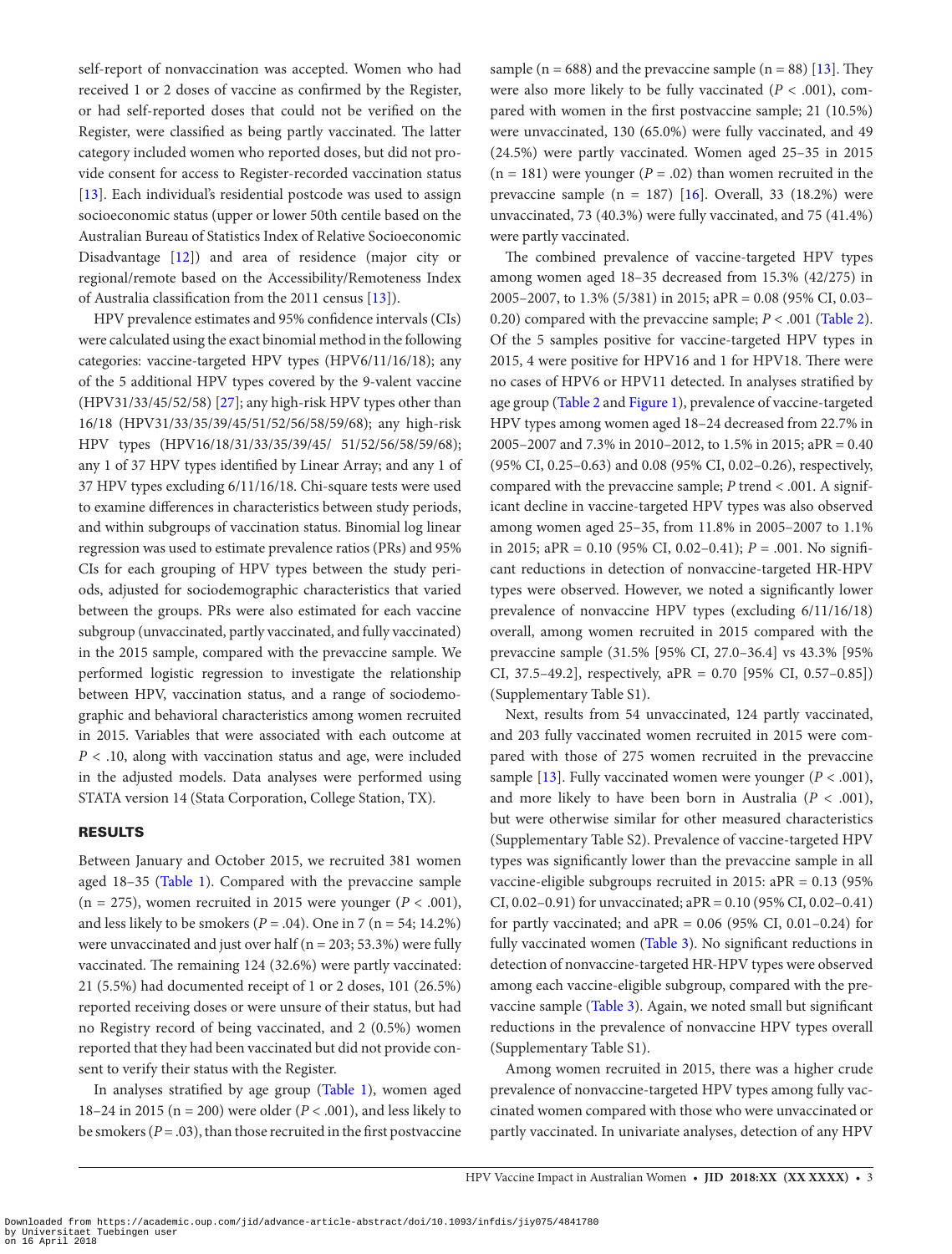#### <span id="page-3-0"></span>**Table 1. Cohort Characteristics Among Australian Females Attending for Cervical Cytology Screening, According to Study Period and Age Group**

|                                                        |                     | Prevaccine Sample | Vaccine-Eligible Samples |             |                        |
|--------------------------------------------------------|---------------------|-------------------|--------------------------|-------------|------------------------|
|                                                        |                     | 2005-2007         | 2010-2012                | 2015        |                        |
|                                                        |                     | $n$ (%)           | n(%)                     | n(%)        | $P$ value <sup>a</sup> |
| 18-35 years old                                        |                     | $N = 275$         | .                        | $N = 381$   |                        |
| Age                                                    | Median (IQR)        | 27 (23-30)        | $\ldots$                 | 24 (22-27)  | < .001                 |
|                                                        | Mean (SD)           | 26.8(4.5)         | $\cdots$                 | 25.2(4.0)   | < .001                 |
| Current smoker                                         | No                  | 25 (74.5)         | $\cdots$                 | 309 (81.1)  | .04                    |
|                                                        | Yes                 | 70 (25.5)         | $\cdots$                 | 72 (18.9)   |                        |
| Socioeconomic status                                   | Less disadvantaged  | 235 (85.5)        | $\ldots$                 | 308 (80.8)  | .12                    |
|                                                        | More disadvantaged  | 40 (14.5)         | $\cdots$                 | 73 (19.2)   |                        |
| Area of residence                                      | Major city          | 269 (97.8)        | $\ldots$                 | 373 (97.9)  | .94                    |
|                                                        | Regional/remote     | 6(2.2)            | .                        | 8(2.1)      |                        |
| Vaccination status <sup>c</sup>                        | Unvaccinated        | $\cdots$          | $\cdots$                 | 54 (14.2)   |                        |
|                                                        | Partly vaccinated   | .                 | $\cdots$                 | 124 (32.6)  |                        |
|                                                        | Fully vaccinated    | $\cdots$          | $\cdots$                 | 203 (53.3)  |                        |
| 18-24 years old                                        |                     | $n = 88$          | $n = 688b$               | $n = 200$   |                        |
| Age                                                    | Median (IQR)        | 22 (20-23)        | 21 (20-23)               | $22(21-23)$ | $-.001$                |
|                                                        | Mean (SD)           | 21.6(1.8)         | 21.3(1.8)                | 22.1(1.5)   | < .001                 |
| Current smoker                                         | No                  | 60 (68.2)         | 470 (69.3)               | 157 (78.5)  | .03                    |
|                                                        | Yes                 | 28 (31.8)         | 208 (30.7)               | 43 (21.5)   |                        |
| Socioeconomic status                                   | Less disadvantaged  | 78 (88.6)         | 573 (83.4)               | 165 (82.5)  | .40                    |
|                                                        | More disadvantaged  | 10(11.4)          | 114 (16.6)               | 35 (17.5)   |                        |
| Area of residence                                      | Major city          | 87 (98.9)         | 669 (97.4)               | 196 (98.0)  | .64                    |
|                                                        | Regional/remote     | 1(1.1)            | 18(2.6)                  | 4(2.0)      |                        |
| Completed high school                                  | No                  |                   | 26(3.8)                  | 11(5.5)     | .28                    |
|                                                        | Yes                 | $\cdots$          | 662 (96.2)               | 189 (94.5)  |                        |
| Country of birth                                       | Australia           | $\cdots$          | 589 (85.6)               | 168 (84.0)  | .572                   |
|                                                        | Other               | $\cdots$          | 99 (14.4)                | 32(16.0)    |                        |
|                                                        |                     | .                 | 359 (53.4)               | 100 (50.0)  | .40                    |
| Age at first vaginal sex                               | $\leq$ 16 years old | $\cdots$          |                          |             |                        |
|                                                        | > 16 years old      | .                 | 313 (46.6)               | 100 (50.0)  |                        |
| Lifetime number of sexual partners                     | $1 - 2$             | $\cdots$          | 134 (19.5)               | 39 (19.5)   | .53                    |
|                                                        | $3 - 4$             | .                 | 141 (20.5)               | 34 (17.0)   |                        |
|                                                        | $\geq 5$            | $\cdots$          | 413 (60.0)               | 127 (63.5)  |                        |
| Number of sexual partners in the previous<br>12 months | $0 - 1$             | $\cdots$          | 327 (47.5)               | 99 (49.8)   | .58                    |
|                                                        | $\geq$ 2            | $\cdots$          | 361 (52.5)               | 100 (50.3)  |                        |
| Vaccination status <sup>c</sup>                        | Unvaccinated        | $\cdots$          | 86 (12.5)                | 21 (10.5)   | < .001                 |
|                                                        | Partly vaccinated   | $\cdots$          | 250 (36.3)               | 49 (24.5)   |                        |
|                                                        | Fully vaccinated    | .                 | 352 (51.2)               | 130 (65.0)  |                        |
| 25-35 years old                                        |                     | $n = 187$         | $\ldots$                 | $n = 181$   |                        |
| Age                                                    | Median (IQR)        | 29 (26-32)        | $\cdots$                 | 28 (25-31)  | .02                    |
|                                                        | Mean (SD)           | 29.3(3.1)         | $\ldots$                 | 28.5 (3.2)  | .03                    |
| Current smoker                                         | No                  | 145 (77.5)        | .                        | 152 (84.0)  | .12                    |
|                                                        | Yes                 | 42 (22.5)         | $\ldots$                 | 29 (16.0)   |                        |
| Socioeconomic status                                   | Less disadvantaged  | 157 (84.0)        | $\cdots$                 | 143 (79.0)  | .22                    |
|                                                        | More disadvantaged  | 30(16.0)          |                          | 38 (21.0)   |                        |
| Area of residence                                      | Major city          | 182 (97.3)        | $\ldots$<br>$\cdots$     | 177 (97.8)  | .77                    |
|                                                        | Regional/remote     | 5(2.7)            |                          | 4(2.2)      |                        |
| Vaccination status <sup>c</sup>                        | Unvaccinated        |                   | $\sim$ $\sim$ $\sim$     | 33 (18.2)   |                        |
|                                                        | Partly vaccinated   | $\cdots$          | .                        | 75 (41.4)   |                        |
|                                                        | Fully vaccinated    | $\cdots$          | .                        | 73 (40.3)   |                        |
|                                                        |                     | $\ldots$          | $\cdots$                 |             |                        |

<sup>a</sup>*P* values presented are score test of homogeneity between the study periods.

bSome numbers do not add up to 688 due to missing data.

cWomen were classified as fully vaccinated if they had 3 doses of the vaccine recorded on the National HPV Vaccination Program Register. Unvaccinated women were those reporting not being vaccinated who also had no Register record of vaccination. If consent to access the Register was not obtained, self-report of nonvaccination was accepted. Women who had received 1 or 2 doses of vaccine as confirmed by the Register, or had self-reported doses that could not be verified on the Register, were classified as being partly vaccinated. Abbreviations: IQR, interquartile range; SD, standard deviation.

#### 4 • **JID 2018:XX (XX XXXX)** • Machalek et al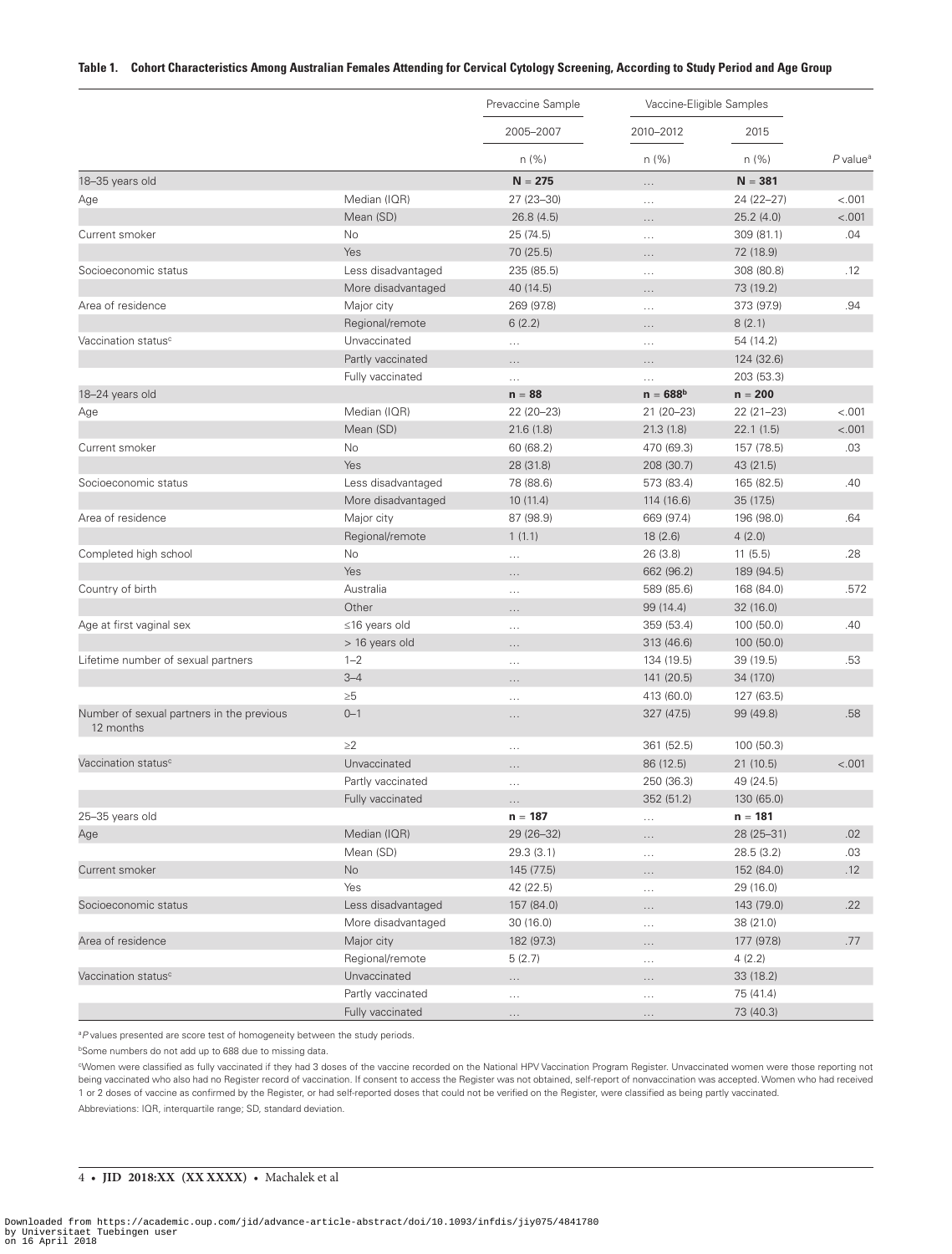<span id="page-4-0"></span>**Table 2. Crude Prevalence and Prevalence Ratios for Human Papillomavirus (HPV) Detected among Australian Females Attending for Cervical Cytology Screening, According to Study Period and Age Group, in Unadjusted and Adjusted Analyses**

|                                        | Crude Prevalence              | Comparison of Vaccine-Eligible Sample With Prevaccine Samples |                     |                           |                     |  |
|----------------------------------------|-------------------------------|---------------------------------------------------------------|---------------------|---------------------------|---------------------|--|
|                                        | n (%; 95% CI)                 | PR (95% CI)                                                   | P value             | aPR <sup>a</sup> (95% CI) | $P$ value           |  |
| 18-35 years old                        |                               |                                                               |                     |                           |                     |  |
| HPV 6, 11, 16, 18                      |                               |                                                               |                     |                           |                     |  |
| Prevaccine sample (2005-2007)          | 42 (15.3; 11.5-20.0)          | $1.00$ (ref)                                                  |                     | 1.00 (ref)                |                     |  |
| Vaccine-eligible sample (2015)         | $5(1.3; 0.5-3.1)$             | $0.09(0.03 - 0.21)$                                           | < .001              | $0.08(0.03 - 0.20)$       | $-.001$             |  |
| HPV 31, 33, 45, 52, 58                 |                               |                                                               |                     |                           |                     |  |
| Prevaccine sample (2005-2007)          | 30 (10.9; 7.7-15.2)           | 1.00 (ref)                                                    |                     | 1.00 (ref)                |                     |  |
| Vaccine-eligible sample (2015)         | $47(12.3; 9.4-16.0)$          | $1.13(0.73 - 1.74)$                                           | .58                 | $1.01(0.65 - 1.56)$       | .98                 |  |
| HR-HPV types other than 16 and 18      |                               |                                                               |                     |                           |                     |  |
| Prevaccine sample (2005-2007)          | 67 (24.4; 19.6-29.8)          | 1.00 (ref)                                                    |                     | 1.00 (ref)                |                     |  |
| Vaccine-eligible sample (2015)         | 86 (22.6; 18.6-27.1)          | $0.93(0.70 - 1.22)$                                           | .59                 | $0.83(0.63 - 1.10)$       | .20                 |  |
| Any HR-HPV type                        |                               |                                                               |                     |                           |                     |  |
| Prevaccine sample (2005-2007)          | 85 (30.9; 25.7-36.6)          | 1.00 (ref)                                                    |                     | 1.00 (Ref)                |                     |  |
| Vaccine-eligible sample (2015)         | 89 (23.4; 19.4–27.9)          | $0.76(0.59 - 0.97)$                                           | .03                 | $0.69(0.53 - 0.89)$       | .004                |  |
| Any HPV type                           |                               |                                                               |                     |                           |                     |  |
| Prevaccine sample (2005-2007)          | 129 (46.9; 41.1–52.8)         | 1.00 (ref)                                                    |                     | 1.00 (ref)                |                     |  |
| Vaccine-eligible sample (2015)         | 123 (32.9; 27.8-37.2)         | $0.69(0.57 - 0.83)$                                           | < .001              | $0.66(0.54 - 0.80)$       | < .001              |  |
| 18-24 years old                        |                               |                                                               |                     |                           |                     |  |
| HPV types 6, 11, 16, 18                |                               |                                                               |                     |                           |                     |  |
| Prevaccine sample (2005-2007)          | 20 (22.7; 15.1–32.7)          | $1.00$ (ref)                                                  |                     | 1.00 (ref)                |                     |  |
| Vaccine-eligible sample (2010-2012)    | 50 $(7.3; 5.5-9.5)$           | $0.32(0.20 - 0.51)$                                           | < .001 <sup>b</sup> | $0.40(0.25 - 0.63)$       | < .001 <sup>b</sup> |  |
| Vaccine-eligible sample (2015)         | $3(1.5; 0.5-4.6)$             | $0.07(0.02 - 0.22)$                                           |                     | $0.08(0.02 - 0.26)$       |                     |  |
| High-risk HPV types 31, 33, 45, 52, 58 |                               |                                                               |                     |                           |                     |  |
| Prevaccine sample (2005-2007)          | 13 (14.8; 8.7-23.9)           | 1.00 (ref)                                                    |                     | 1.00 (ref)                |                     |  |
| Vaccine-eligible sample (2010-2012)    | 131 (19.0; 16.3-22.2)         | $1.29(0.76 - 2.18)$                                           | .75 <sup>b</sup>    | 1.38 (0.82-2.33)          | .80 <sup>b</sup>    |  |
| Vaccine-eligible sample (2015)         | $31(15.5; 11.1 - 21.2)$       | $1.05(0.58 - 1.91)$                                           |                     | $1.09(0.60 - 1.97)$       |                     |  |
| High-risk HPV other than 16 and 18     |                               |                                                               |                     |                           |                     |  |
| Prevaccine sample (2005-2007)          | 29 (33.0; 23.9–43.5)          | $1.00$ (ref)                                                  |                     | 1.00 (ref)                |                     |  |
| Vaccine-eligible sample (2010-2012)    | 251 (36.5; 33.0-40.2)         | $1.11(0.81 - 1.52)$                                           | .27 <sup>b</sup>    | $1.12(0.82 - 1.53)$       | .46 <sup>b</sup>    |  |
| Vaccine-eligible sample (2015)         | 59 (29.5; 23.6–36.2)          | $0.90(0.62 - 1.29)$                                           |                     | $0.94(0.65 - 1.35)$       |                     |  |
| Any HR-HPV type                        |                               |                                                               |                     |                           |                     |  |
| Prevaccine sample (2005-2007)          | 36 (40.9; 31.1–51.5)          | $1.00$ (ref)                                                  |                     | $1.00$ (ref)              |                     |  |
| Vaccine-eligible sample (2010-2012)    | 269 (39.1; 35.5-42.8)         | $0.96(0.73 - 1.25)$                                           | .03 <sup>b</sup>    | $0.98(0.75 - 1.27)$       | .05 <sup>b</sup>    |  |
| Vaccine-eligible sample (2015)         | 60 (30.0; 24.0-36.7)          | $0.73(0.53 - 1.02)$                                           |                     | $0.76(0.55 - 1.05)$       |                     |  |
| Any HPV type                           |                               |                                                               |                     |                           |                     |  |
| Prevaccine sample (2005-2007)          | 47 (53.4; 42.9–63.6)          | 1.00 (ref)                                                    |                     | 1.00 (ref)                |                     |  |
| Vaccine-eligible sample (2010-2012)    | 355 (51.6; 47.9–55.3)         | $0.97(0.78 - 1.19)$                                           | .002 <sup>b</sup>   | $0.98(0.80 - 1.20)$       | .005 <sup>b</sup>   |  |
| Vaccine-eligible sample (2015)         | 76 (38.0; 31.5-44.9)          | $0.71(0.55 - 0.93)$                                           |                     | $0.73(0.56 - 0.95)$       |                     |  |
| 25-35 years old                        |                               |                                                               |                     |                           |                     |  |
| HPV types 6, 11, 16, 18                |                               |                                                               |                     |                           |                     |  |
| Prevaccine sample (2005-2007)          | 22 (11.8; 7.9-17.3)           | 1.00 (ref)                                                    |                     | 1.00 (ref)                |                     |  |
| Vaccine-eligible sample (2015)         | $2(1.1; 0.3-4.3)$             | $0.09(0.02 - 0.39)$                                           | .001                | $0.10(0.02 - 0.41)$       | .001                |  |
| High-risk HPV types 31, 33, 45, 52, 58 |                               |                                                               |                     |                           |                     |  |
| Prevaccine sample (2005-2007)          | $17$ ( <b>9.1</b> ; 5.7–14.2) | 1.00 (ref)                                                    |                     | 1.00 (ref)                |                     |  |
| Vaccine-eligible sample (2015)         | $16$ ( <b>8.8</b> ; 5.5–14.0) | $0.97(0.51 - 1.87)$                                           | .93                 | $0.94(0.49 - 1.81)$       | .85                 |  |
| High-risk HPV other than 16 and 18     |                               |                                                               |                     |                           |                     |  |
| Prevaccine sample (2005-2007)          | 38 (20.3; 15.1-26.7)          | 1.00 (ref)                                                    |                     | 1.00 (ref)                |                     |  |
| Vaccine-eligible sample (2015)         | 27 (14.9; 10.4-20.9)          | $0.73(0.47 - 1.16)$                                           | .18                 | $0.70(0.44 - 1.10)$       | .12                 |  |
| Any HR-HPV type                        |                               |                                                               |                     |                           |                     |  |
| Prevaccine sample (2005-2007)          | 49 (26.2; 20.4-33.0)          | $1.00$ (ref)                                                  |                     | 1.00 (ref)                |                     |  |
| Vaccine-eligible sample (2015)         | 29 (16.0; 11.3-22.1)          | $0.61(0.41 - 0.92)$                                           | .02                 | $0.58(0.38 - 0.88)$       | .01                 |  |
| Any HPV type                           |                               |                                                               |                     |                           |                     |  |
| Prevaccine sample (2005-2007)          | 82 (43.9; 36.9-51.1)          | 1.00 (ref)                                                    |                     | 1.00 (ref)                |                     |  |
| Vaccine-eligible sample (2015)         | 47 (26.0; 20.1-32.9)          | $0.59(0.44 - 0.80)$                                           | < .001              | $0.57(0.42 - 0.77)$       | < .001              |  |
|                                        |                               |                                                               |                     |                           |                     |  |

aAdjusted for age and smoking status.

<sup>b</sup>Score test for trend, else the P values presented are score test of homogeneity between the study periods.

Abbreviations: aPR adjusted PR; CI, confidence interval; HPV, human papillomavirus; HR-HPV, high-risk HPV; PR, prevalence ratio.

HPV Vaccine Impact in Australian Women • **JID 2018:XX (XX XXXX)** • 5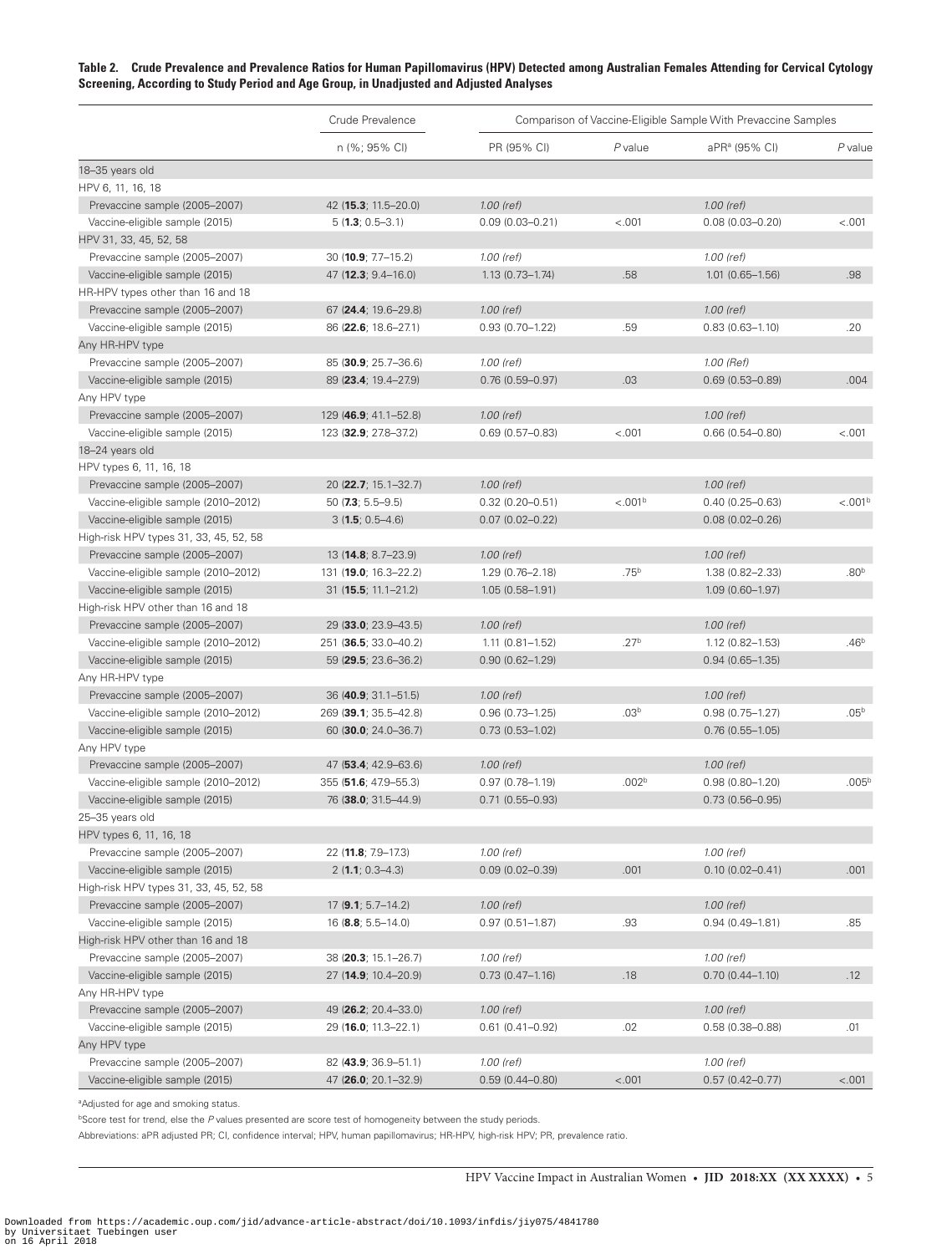

Figure 1. Crude human papillomavirus (HPV) prevalence among Australian females aged 18–24 (A) and 25–35 (B) years attending for routine cervical cytology screening according to study period. *P* values presented are score test for trend (*A*) or homogeneity (*B*) across the study periods. Abbreviations: CI, confidence interval; HR-HPV, high-risk HPV.

types was associated with younger age  $(P = .01)$ , being born in Australia ( $P = .05$ ), reporting 5 or more lifetime sexual partners (*P* < .001), and 2 or more partners in the previous 12 months (*P* < .001) (Supplementary Table S3 and Supplementary Table S4). In adjusted analysis, only younger age  $(P = .03)$  and reporting 5 or more lifetime sexual partners  $(P < .001)$  remained independently associated. Similar results were obtained for all groupings of HPV ([Table 4](#page-7-0) and Supplementary Table S4), with the exception of vaccine-targeted HPV types, which was not associated with any covariates tested.

# **DISCUSSION**

In this repeat cross-sectional study, we showed that prevalence of cervical HPV types targeted by the quadrivalent vaccine has declined by 92% among women aged 18–35. Even among

<span id="page-5-0"></span>the subgroup of older women (aged 25–35), who were aged 16–26 when the program began, the prevalence had fallen by 90% compared with prevalence in the same age group prior to the program. This is despite register-recorded 3-dose coverage being only 40% in this group. We also found that prevalence of vaccine-targeted HPV types, which we had already measured 4–5 years after the implementation of the program, has continued to decline in the younger age groups. High and increasing vaccine coverage, strong population-based herd protection, and the effectiveness of less than 3 doses of the HPV vaccine, are likely to be contributing to these reductions in HPV infections.

Our finding, of large reductions in vaccine-targeted HPV types among adult women who were offered vaccine in the catch-up program, is consistent with published ecological data showing significant downward trends in genital warts diagnoses

Downloaded from https://academic.oup.com/jid/advance-article-abstract/doi/10.1093/infdis/jiy075/4841780 by Universitaet Tuebingen user on 16 April 2018

<sup>6</sup> • **JID 2018:XX (XX XXXX)** • Machalek et al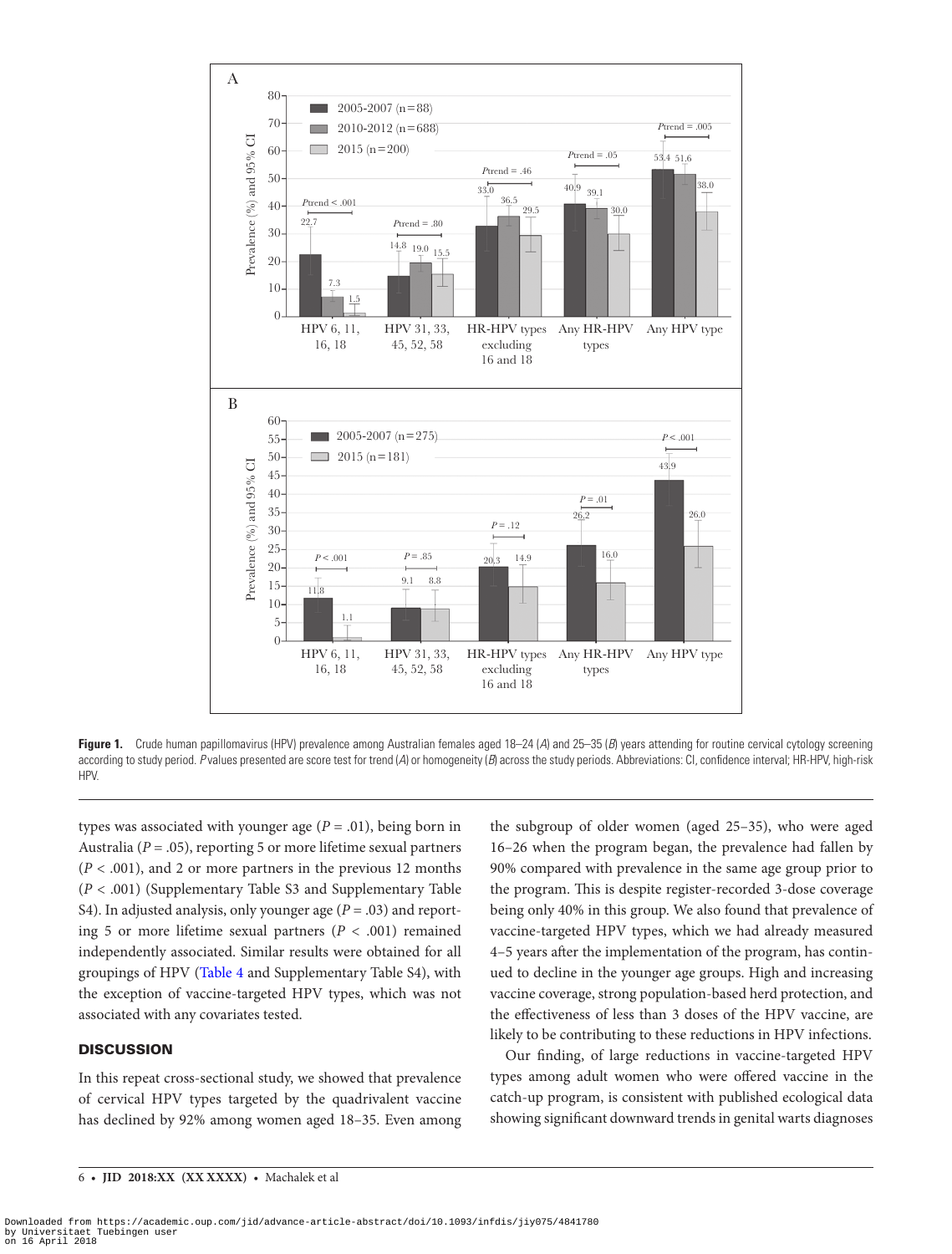#### <span id="page-6-0"></span>**Table 3. Crude Prevalence and Prevalence Ratios for HPV Detected among Australian Females Attending for Cervical Cytology Screening, Stratified by Vaccination Status in 2015a, Compared with the Prevaccine Sample, in Unadjusted and Adjusted Analyses**

|                                   |                                 | Crude Prevalence<br>n (%; 95% CI) | Comparison of Vaccine-Eligible Sample with Prevaccine Sample |           |                           |           |
|-----------------------------------|---------------------------------|-----------------------------------|--------------------------------------------------------------|-----------|---------------------------|-----------|
|                                   |                                 |                                   | PR (95% CI)                                                  | $P$ value | aPR <sup>b</sup> (95% CI) | $P$ value |
| HPV 6, 11, 16, 18                 |                                 |                                   |                                                              |           |                           |           |
| Prevaccine sample (2005-2007)     |                                 | 42 (15.3; 11.5-20.0)              | $1.00$ (ref)                                                 |           | 1.00 (ref)                |           |
| Vaccine-eligible sample (2015)    | Unvaccinated ( $n = 54$ )       | $1(1.9; 0.3-12.2)$                | $0.12(0.02 - 0.86)$                                          | .04       | $0.13(0.02 - 0.91)$       | .04       |
|                                   | Partly vaccinated ( $n = 124$ ) | $2(1.6; 0.4 - 6.3)$               | $0.11(0.03 - 0.43)$                                          | .002      | $0.10(0.02 - 0.41)$       | .001      |
|                                   | Fully vaccinated ( $n = 203$ )  | $2(1.0; 0.2 - 3.9)$               | $0.06(0.02 - 0.26)$                                          | < .001    | $0.06(0.01 - 0.24)$       | < .001    |
| HPV 31, 33, 45, 52, 58            |                                 |                                   |                                                              |           |                           |           |
| Prevaccine sample (2005-2007)     |                                 | 30 (10.9; $7.7-15.2$ )            | $1.00$ (ref)                                                 |           | $1.00$ (ref)              |           |
| Vaccine-eligible sample (2015)    | Unvaccinated $(n = 54)$         | $7(13.0; 6.3 - 25.0)$             | $1.19(0.55 - 2.56)$                                          | .66       | $1.23(0.57 - 2.64)$       | .60       |
|                                   | Partly vaccinated ( $n = 124$ ) | 11 ( $\mathbf{8.9}$ ; 5.0-15.4)   | $0.81(0.42 - 1.57)$                                          | .54       | $0.77(0.40 - 1.48)$       | .43       |
|                                   | Fully vaccinated ( $n = 203$ )  | 29 (14.3; 10.1-19.8)              | $1.31(0.81 - 2.11)$                                          | .27       | $1.12(0.68 - 1.83)$       | .66       |
| HR-HPV types other than 16 and 18 |                                 |                                   |                                                              |           |                           |           |
| Prevaccine sample (2005-2007)     |                                 | 67 (24.4; 19.6-29.8)              | 1.00 (ref)                                                   |           | $1.00$ (ref)              |           |
| Vaccine-eligible sample (2015)    | Unvaccinated $(n = 54)$         | $8(14.8; 7.5 - 27.1)$             | $0.61(0.31 - 1.19)$                                          | .15       | $0.62$ $(0.32 - 1.20)$    | .16       |
|                                   | Partly vaccinated ( $n = 124$ ) | 22 (17.7; 11.9-25.5)              | $0.73(0.47 - 1.12)$                                          | .15       | $0.70(0.45 - 1.07)$       | .10       |
|                                   | Fully vaccinated ( $n = 203$ )  | 56 (27.6; 21.8-34.2)              | $1.13(0.83 - 1.54)$                                          | .43       | $0.98(0.72 - 1.34)$       | .92       |
| Any HR-HPV type                   |                                 |                                   |                                                              |           |                           |           |
| Prevaccine sample (2005-2007)     |                                 | 85 (30.9; 25.7-36.6)              | 1.00 (ref)                                                   |           | $1.00$ (ref)              |           |
| Vaccine-eligible sample (2015)    | Unvaccinated $(n = 54)$         | $9(16.7; 8.8-29.2)$               | $0.54(0.29 - 1.00)$                                          | .05       | $0.55(0.30 - 1.01)$       | .06       |
|                                   | Partly vaccinated ( $n = 124$ ) | 23 (18.6; 12.6-26.4)              | $0.60(0.40 - 0.90)$                                          | .01       | $0.57(0.38 - 0.85)$       | .006      |
|                                   | Fully vaccinated ( $n = 203$ )  | 57 (28.1; 22.3-34.7)              | $0.91(0.68 - 1.20)$                                          | .51       | $0.78(0.59 - 1.04)$       | .09       |
| Any HPV type                      |                                 |                                   |                                                              |           |                           |           |
| Prevaccine sample (2005-2007)     |                                 | 129 (46.9; 41.1–52.8)             | 1.00 (ref)                                                   |           | 1.00 (ref)                |           |
| Vaccine-eligible sample (2015)    | Unvaccinated ( $n = 54$ )       | 15 (27.8; 17.4-41.3)              | $0.59(0.38 - 0.93)$                                          | .02       | $0.60(0.38 - 0.94)$       | .03       |
|                                   | Partly vaccinated ( $n = 124$ ) | 29 (23.4; 16.7-31.7)              | $0.50(0.35 - 0.70)$                                          | < .001    | $0.49(0.35 - 0.68)$       | < .001    |
|                                   | Fully vaccinated ( $n = 203$ )  | 79 (38.9; 32.4-45.8)              | $0.83(0.67 - 1.03)$                                          | .09       | $0.77(0.62 - 0.95)$       | .02       |

Women were classified as fully vaccinated if they had 3 doses of the vaccine recorded on the National HPV Vaccination Program Register. Unvaccinated women were those reporting not being vaccinated who also had no Register record of vaccination. If consent to access the Register was not obtained, self-report of nonvaccination was accepted. Women who had received 1 or 2 doses of vaccine as confirmed by the Register, or had self-reported doses that could not be verified on the Register, were classified as being partly vaccinated.

**bAdjusted for age, smoking status, and area of residence.** 

Abbreviations: aPR adjusted PR; CI, confidence interval; HPV, human papillomavirus; HR-HPV, high-risk HPV; PR, prevalence ratio.

and occurrence of high-grade cervical abnormalities among women offered vaccine in the catch-up program [\[11](#page-9-0), [28\]](#page-9-14). Multiple factors are likely to be contributing to these reductions. First, high efficacy of the vaccine in preventing incident HPV infections among fully vaccinated women, including infections newly acquired in the years since vaccination [[29\]](#page-9-15). Additionally, evidence exists from both Australian and international data that less than 3 doses of the vaccine may provide some protection [\[8,](#page-8-7) [30–32](#page-9-16)], therefore suggesting that a proportion of potential incident infections may have been prevented among partly vaccinated women. Finally, the observed reductions are likely to have occurred in part due to herd protection whereby transmission of the virus is interrupted, as vaccinated women do not acquire HPV from, or infect, unvaccinated men and these men in turn do not transmit the virus to future unvaccinated female partners [\[33](#page-9-17)].

A key result of the current analyses is our finding of the ongoing reductions in vaccine-targeted HPV types among young women aged 18–24, from 7% in 2010–2012, to less than 2% in the current sample. The results suggest that as the proportion

of vaccinated cohorts (both male and female) increase over time, the transmission efficiency of vaccine HPV types in the population may be reduced to almost undetectable levels. Mathematical modeling suggests that elimination of HPV 6, 11, 16, and 18 is possible if 80% coverage in girls and boys is reached, and if high vaccine efficacy is maintained over time [\[33](#page-9-17)]. In Australia, 3-dose vaccine coverage by age 15 for girls and boys had in 2016 reached 79% and 73% respectively, with data from the Register suggesting an increasing trend over time [\[6,](#page-8-5) [34\]](#page-10-0). Completion rates may improve further from 2018, when a 2-dose schedule with a 9-valent vaccine replaces the current 3-dose schedule [\[35](#page-10-1)].

We observed a higher crude prevalence of nonvaccine HPV types among fully vaccinated women, compared with those who were unvaccinated or partly vaccinated in the 2015 sample. Type-replacement is unlikely to explain these differences because both the relative ecological stability of HPV over time, and recent evidence from published data, argue against such a development [[36,](#page-10-2) [37](#page-10-3)]. Unmasking of HPV types in the absence of HPV16 is another possible explanation [[38](#page-10-4)]. However, the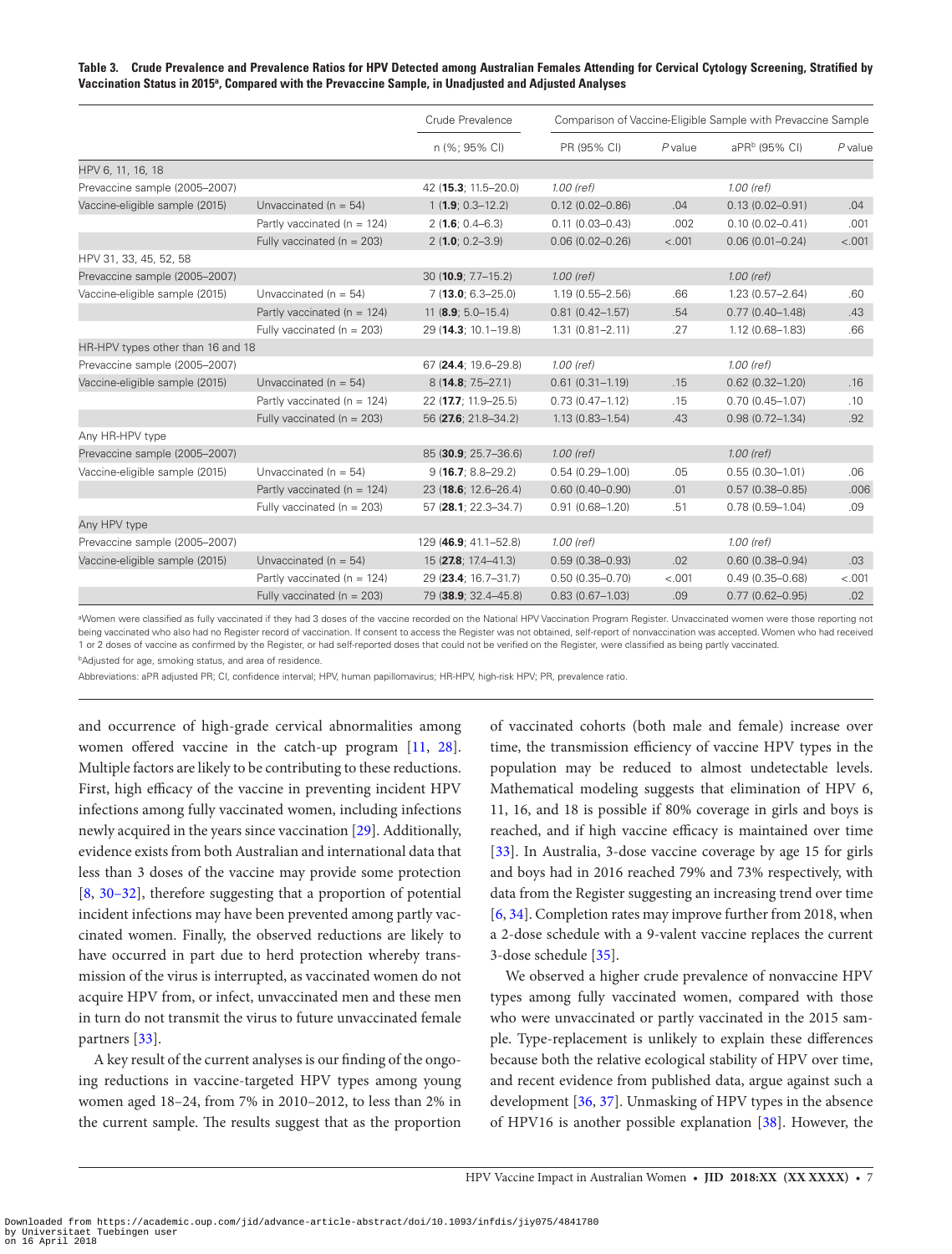<span id="page-7-0"></span>**Table 4. Multivariate Analyses of Factors Associated with Cervical Human Papillomavirus (HPV) Detection among 381 Australian Females Aged 18–35 Years Attending for Routine Cervical Cytology Screening in 2015**

|                                    |                           | aOR <sup>a</sup> (95% CI); P value |                                      |                           |  |  |
|------------------------------------|---------------------------|------------------------------------|--------------------------------------|---------------------------|--|--|
|                                    | Any HPV Type              | Any HR-HPV Type                    | HR-HPV Types Other<br>Than 16 and 18 | HPV 31, 33, 45, 52, 58    |  |  |
| Vaccination statusb                |                           |                                    |                                      |                           |  |  |
| Unvaccinated                       | 1.00 (ref)                | 1.00 (ref)                         | 1.00 (ref)                           | 1.00 (ref)                |  |  |
| Partly vaccinated                  | $0.68$ (0.31-1.46); .32   | $1.07(0.45 - 2.56)$ ; .87          | 1.17 (0.47-2.89); .73                | $0.60$ (0.22-1.68); .33   |  |  |
| Fully vaccinated                   | $1.29(0.62 - 2.64)$ ; .50 | 1.60 (0.71-3.59); .26              | $1.77$ $(0.76 - 4.13)$ ; .18         | $0.91(0.36 - 2.29)$ ; .83 |  |  |
| Age group                          |                           |                                    |                                      |                           |  |  |
| $25 - 35$ years                    | 1.00 (ref)                | 1.00 (ref)                         | 1.00 (ref)                           | 1.00 (ref)                |  |  |
| 18-24 years                        | $1.67(1.04 - 2.69)$ ; .03 | $2.22(1.31 - 3.76)$ ; .003         | 2.34 (1.37-4.01); .002               | $1.95(0.99 - 3.84)$ ; .05 |  |  |
| Country of birth                   |                           |                                    |                                      |                           |  |  |
| Other                              | $1.00$ (ref)              | $\cdots$                           | $\cdots$                             | $\cdots$                  |  |  |
| Australia                          | $1.59(0.83 - 3.05)$ ; .16 | $\cdots$                           | $\cdots$                             | $\cdots$                  |  |  |
| Lifetime number of sexual partners |                           |                                    |                                      |                           |  |  |
| $1 - 2$                            | 1.00 (ref)                | 1.00 (ref)                         | 1.00 (ref)                           | 1.00 (ref)                |  |  |
| $3 - 4$                            | $0.99(0.38 - 2.56)$ ; .99 | $0.98(0.33 - 2.93)$ ; .98          | $1.15(0.37 - 3.52)$ ; .81            | $2.35(0.41 - 13.40); .33$ |  |  |
| $\geq 5$                           | $3.84$ (1.90-7.79); <.001 | $3.45(1.55 - 7.66)$ ; .002         | 3.89 (1.68-9.01); .002               | 6.97 (1.63-29.78); .009   |  |  |

<sup>aF</sup>or each grouping of HPV, variables significant at P < .10 in univariate analyses (see Supplementary Table S2) as well as vaccination status and age group, were included in the multivariate model, except for partners in the previous 12 month, which was not included due to multicollinearity with age and lifetime number of partners. Detection of vaccine-targeted HPV types was not associated with any covariates tested.

bWomen were classified as fully vaccinated if they had 3 doses of the vaccine recorded on the National HPV Vaccination Program Register. Unvaccinated women were those reporting not being vaccinated who also had no Register record of vaccination. If consent to access the Register was not obtained, self-report of nonvaccination was accepted. Women who had received 1 or 2 doses of vaccine as confirmed by the Register, or had self-reported doses that could not be verified on the Register, were classified as being partly vaccinated.

Abbreviations: aOR, adjusted odds ratio; CI, confidence interval; HR-HPV, high-risk HPV; OR, odds ratio.

extent and severity of this diagnostic artifact on detection of nonvaccine HPV types is not clear. This observed difference is almost certainly an age effect, reflecting underlying differences in the risk of exposure to HPV. Fully vaccinated women in our study were significantly younger than partly vaccinated or unvaccinated women, as younger women are more likely to have received vaccine in the school program, and therefore have completed vaccination doses [[6](#page-8-5), [34](#page-10-0)]. Furthermore, substantial research has demonstrated that HPV infection is most common in young women, who have higher numbers of new sexual partners [\[39](#page-10-5)]. Our finding of the independent association between nonvaccine HPV types, younger age, and sexual behavior is entirely consistent with this pattern. Furthermore, our conclusions are in line with those of a recent US-based study in which similar increases in nonvaccine-type HPV prevalence in unvaccinated women were noted [\[40\]](#page-10-6).

A strength of our study is the repeat cross-sectional design and the assessment of HPV prevalence across 3 time points among women in the younger age group, extending the results of a previous study [\[13](#page-9-2)]. Additionally, a high proportion of participants gave us permission to obtain HPV vaccination status through the Register. However, the study also has limitations. Findings from a population-based survey suggest that coverage rates for women vaccinated in the community (at age 18–26 years) are underestimated by 5%–15% on the Register [\[4](#page-8-3)]. It is therefore likely that that the true coverage rates among women aged 25–35 years, who would largely have received their vaccines in the community, is higher than the estimate reported in this study.

Another limitation of our study is that we did not collect data on sexual behavior in the prevaccine survey, and therefore could not formally adjust for these risk factors of HPV infection across the study periods. In view of this, a better understanding of the observed difference in nonvaccine types between the samples is limited by the lack of data on other factors between the groups (ie, sexual behavior). Nevertheless, we believe that these differences are unlikely to fully explain the effects on vaccine-targeted HPV types for several reasons. First, the observed trends were driven by reductions in low-risk HPV types and the prevalence of nonvaccine high-risk HPV types did not differ significantly between the groups. Furthermore, these reductions were relatively small and of a different magnitude compared with that found between samples for vaccine types ( $aRP = 0.70$  [95% CI, 0.57–0.85] vs aPR = 0.08 [95% CI, 0.03–0.20], respectively). Also, the lower prevalence of smokers in this study is consistent with national data showing declining rates of smoking among this age group over time [\[41](#page-10-7)]. Additionally, where data on risk behavior were available (for example among 18 to 24-year-old women in the 2 postvaccine samples), no significant differences in the risk of exposure to HPV were noted. Second, the low prevalence rates reported in our study are consistent with those reported in 2 recent Australian studies, including the COMPASS trial [[42\]](#page-10-8) and a surveillance study of young Australian women recruited through Facebook [\[43\]](#page-10-9). Another limitation is that the study sample size was limited and was not powered to detect any potential cross-protection of the vaccine on related HPV types. As such, we could not examine any association between the vaccine and

<sup>8</sup> • **JID 2018:XX (XX XXXX)** • Machalek et al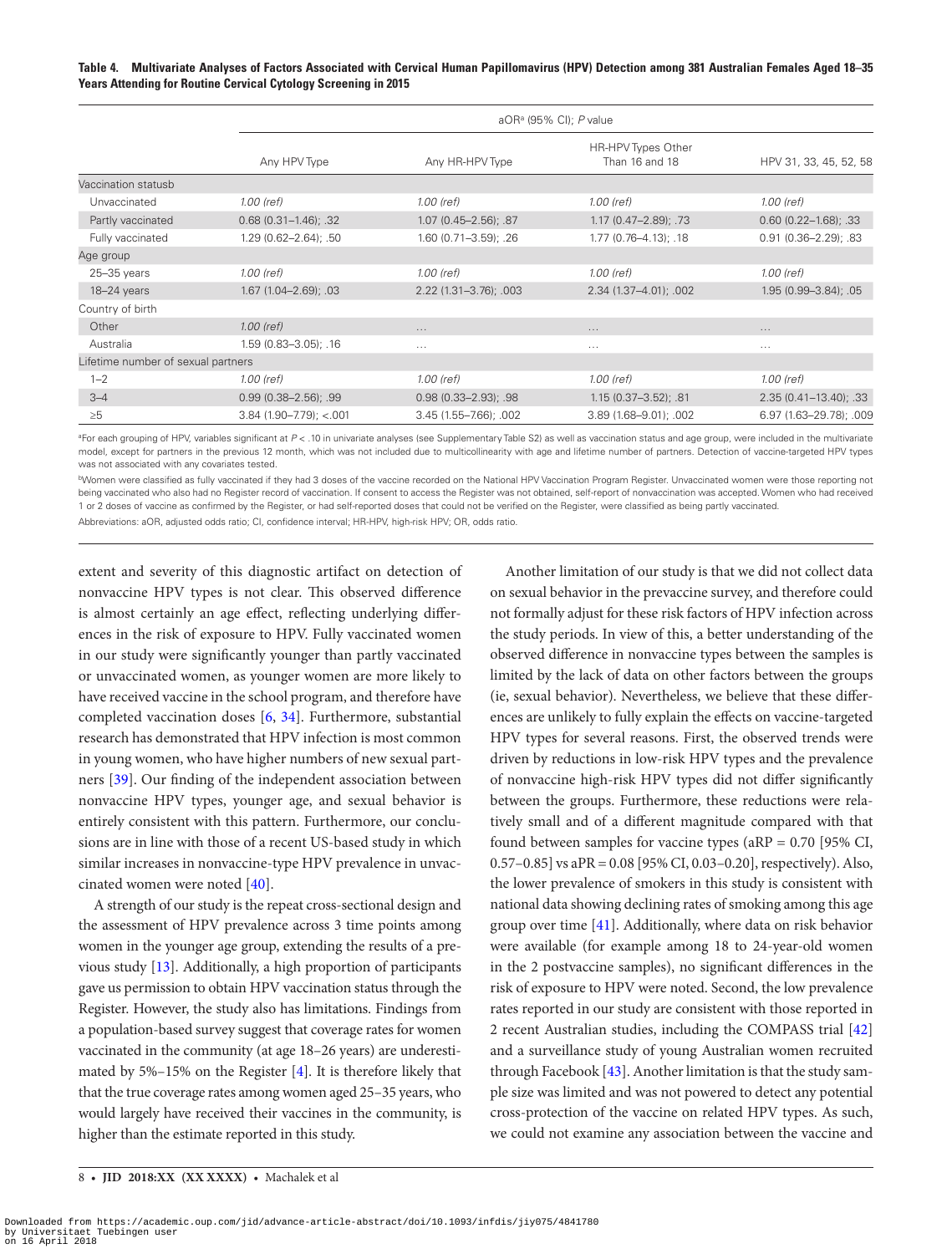change in prevalence of HPV 31, 33, and 45 as observed in the first repeat cross-sectional study [[13\]](#page-9-2). Recent evidence is compatible with the absence of any sizeable long-lasting effects [[44\]](#page-10-10). Finally, given the sentinel clinic-based design, the results may not be generalizable to all Australian women. Nevertheless, this type of study design does not aim to be representative, but rather reproducible, to allow for the detection of changes over time in similar populations.

In summary, this repeat cross-sectional study demonstrates a marked decline in quadrivalent vaccine-targeted HPV types among women up to the age of 35 years since program implementation. Continued surveillance is needed to determine if these results are sustained or improved in the future. Ongoing monitoring will also serve to assess the impact of 2 doses of the 9-valent vaccine.

# Supplementary Data

Supplementary materials are available at *The Journal of Infectious Diseases* online. Consisting of data provided by the authors to benefit the reader, the posted materials are not copyedited and are the sole responsibility of the authors, so questions or comments should be addressed to the corresponding author.

#### Notes

*Author contributions.* D. A. M. designed the study, performed the data analyses and drafted the manuscript. J. M. B. and J. M. K. contributed to the study design, data interpretation, and writing of the report. D. B., K. M., and M. S. contributed to the study design, participant recruitment, and data interpretation. S. M. G., S. R. S., B. L., A. M. C., and S. N. T. contributed to the study design and data interpretation. All authors reviewed the manuscript for important intellectual content and approved the final version of the manuscript.

*Acknowledgments.* We would like to thank the study research nurses, Lorraine Edney, Alison Beverley, and Mandy Johnson, for their pivotal role in data collection, participant recruitment, and follow-up. We also thank Jennifer Brosi, Lisette Bicknell, and Chantal Kim at the National HPV Vaccination Program Register for assistance with validation of vaccination status, and Michael Malloy from the Victorian Cytology Service for his assistance with the statistical analyses. Finally, we thank all the study participants.

*Disclaimer*. The views expressed in this publication are those of the authors and do not necessarily represent the position of the Australian Government.

*Financial support*. This work was supported by the Australian Government Department of Health HPV Surveillance Fund (grant number H1314G010). J. M. K. and B. L. hold National Health and Medical Research Council Fellowships.

*Potential conflicts of interest.* D. A. M. reports grants from Australian Government Department during the conduct of the study, travel grants from Seqirus (bioCSL), travel funding, and honoraria to her institute from Merck Sharp & Dohme (MSD), outside the submitted work. S. M. G. reports grants from Merck, GSK, CSL, Commonwealth Department of Health, nonfinancial support from Merck, outside the submitted work; and has delivered lectures and received speaking fees from MSD and Sanofi Pasteur for work performed in her personal time. J. M. B. and S. N. T. have been investigators on investigator-designed unrestricted epidemiological research grants partially funded through bioCSL (cancer typing study) and Merck (recurrent respiratory papillomatosis study) but have received no personal financial benefits. S. R. S.'s institution has received funds for investigator driven HPV attitudinal and educational research from bioCSL. B. L. owns shares in CSL, a vaccine distributor in Australia, outside the submitted work. A. M. C. has received travel funding from Seqirus. J. M. K. reports grants from Australian Government Department of Health during the conduct of the study. All authors have submitted the ICMJE Form for Disclosure of Potential Conflicts of Interest. Conflicts that the editors consider relevant to the content of the manuscript have been disclosed.

# **References**

- <span id="page-8-0"></span>1. de Sanjose S, Alemany L, Ordi J, et al. Worldwide human papillomavirus genotype attribution in over 2000 cases of intraepithelial and invasive lesions of the vulva. Eur J Cancer **2013**; 49:3450–61.
- <span id="page-8-1"></span>2. Forman D, de Martel C, Lacey CJ, et al. Global burden of human papillomavirus and related diseases. Vaccine **2012**; 30(Suppl 5):F12–23.
- <span id="page-8-2"></span>3. Lu B, Kumar A, Castellsagué X, Giuliano AR. Efficacy and safety of prophylactic vaccines against cervical HPV infection and diseases among women: a systematic review and meta-analysis. BMC Infect Dis **2011**; 11:13.
- <span id="page-8-3"></span>4. Brotherton JM, Liu B, Donovan B, Kaldor JM, Saville M. Human papillomavirus (HPV) vaccination coverage in young Australian women is higher than previously estimated: independent estimates from a nationally representative mobile phone survey. Vaccine **2014**; 32:592–7.
- <span id="page-8-4"></span>5. Brotherton JM, Murray SL, Hall MA, et al. Human papillomavirus vaccine coverage among female Australian adolescents: success of the school-based approach. Med J Aust **2013**; 199:614–7.
- <span id="page-8-5"></span>6. Brotherton JM, Winch KL, Bicknell L, Chappell G, Saville M. HPV vaccine coverage is increasing in Australia. Med J Aust **2017**; 206:262.
- <span id="page-8-6"></span>7. Chow EP, Danielewski JA, Fehler G, et al. Human papillomavirus in young women with Chlamydia trachomatis infection 7 years after the Australian human papillomavirus vaccination programme: a cross-sectional study. Lancet Infect Dis **2015**; 15:1314–23.
- <span id="page-8-7"></span>8. Crowe E, Pandeya N, Brotherton JM, et al. Effectiveness of quadrivalent human papillomavirus vaccine for the prevention of cervical abnormalities: case-control study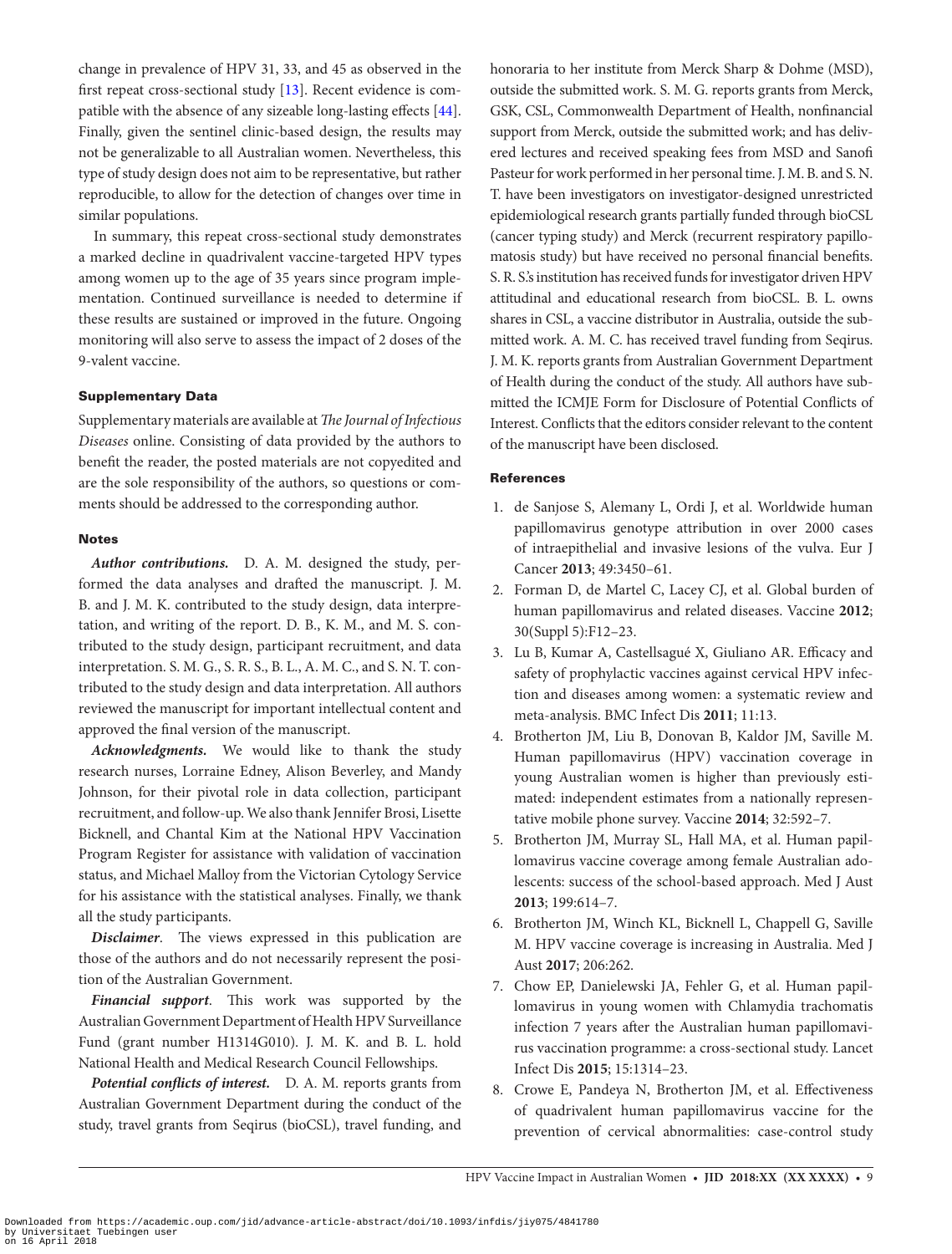nested within a population based screening programme in Australia. BMJ **2014**; 348:g1458.

- 9. Gertig DM, Brotherton JM, Budd AC, Drennan K, Chappell G, Saville AM. Impact of a population-based HPV vaccination program on cervical abnormalities: a data linkage study. BMC Med **2013**; 11:227.
- 10. Donovan B, Franklin N, Guy R, et al. Quadrivalent human papillomavirus vaccination and trends in genital warts in Australia: analysis of national sentinel surveillance data. Lancet Infect Dis **2011**; 11:39–44.
- <span id="page-9-0"></span>11. Brotherton JM, Gertig DM, May C, Chappell G, Saville M. HPV vaccine impact in Australian women: ready for an HPV-based screening program. Med J Aust **2016**; 204:184–184e1.
- <span id="page-9-1"></span>12. Ali H, Donovan B, Wand H, et al. Genital warts in young Australians five years into national human papillomavirus vaccination programme: national surveillance data. BMJ **2013**; 346:f2032.
- <span id="page-9-2"></span>13. Tabrizi SN, Brotherton JM, Kaldor JM, et al. Assessment of herd immunity and cross-protection after a human papillomavirus vaccination programme in Australia: a repeat cross-sectional study. Lancet Infect Dis **2014**; 14:958–66.
- <span id="page-9-3"></span>14. Tabrizi SN, Brotherton JM, Kaldor JM, et al. Fall in human papillomavirus prevalence following a national vaccination program. J Infect Dis **2012**; 206:1645–51.
- <span id="page-9-4"></span>15. Brotherton JM, Condon JR, McIntyre PB, et al. Human papillomavirus prevalence to age 60 years among Australian women prevaccination. Sex Health **2015**; 12:353–9.
- <span id="page-9-5"></span>16. Garland SM, Brotherton JM, Condon JR, et al.; WHINURS study group. Human papillomavirus prevalence among indigenous and non-indigenous Australian women prior to a national HPV vaccination program. BMC Med **2011**; 9:104.
- <span id="page-9-6"></span>17. Gertig DM, Brotherton JM, Saville M. Measuring human papillomavirus (HPV) vaccination coverage and the role of the National HPV Vaccination Program Register, Australia. Sex Health **2011**; 8:171–8.
- <span id="page-9-7"></span>18. Martínez SB, Palomares JC, Artura A, et al. Comparison of the Cobas 4800 Human Papillomavirus test against a combination of the Amplicor Human Papillomavirus and the Linear Array tests for detection of HPV types 16 and 18 in cervical samples. J Virol Methods **2012**; 180:7–10.
- <span id="page-9-8"></span>19. Phillips S, Cornall AM, Machalek DA, et al. Comparison of the Roche Cobas® 4800 HPV assay to Roche Amplicor for detection of high-risk human papillomavirus. Eur J Clin Microbiol Infect Dis **2016**; 35:1305–7.
- <span id="page-9-9"></span>20. Stevens MP, Rudland E, Garland SM, Tabrizi SN. Assessment of MagNA pure LC extraction system for detection of human papillomavirus (HPV) DNA in PreservCyt samples by the Roche AMPLICOR and LINEAR ARRAY HPV tests. J Clin Microbiol **2006**; 44:2428–33.
- <span id="page-9-10"></span>21. Resnick RM, Cornelissen MT, Wright DK, et al. Detection and typing of human papillomavirus in archival cervical

cancer specimens by DNA amplification with consensus primers. J Natl Cancer Inst **1990**; 82:1477–84.

- 22. Tabrizi SN, Stevens M, Chen S, Rudland E, Kornegay JR, Garland SM. Evaluation of a modified reverse line blot assay for detection and typing of human papillomavirus. Am J Clin Pathol **2005**; 123:896–9.
- 23. Gravitt PE, Peyton CL, Alessi TQ, et al. Improved amplification of genital human papillomaviruses. J Clin Microbiol **2000**; 38:357–61.
- <span id="page-9-11"></span>24. Layton-Henry J, Scurry J, Planner R, et al. Cervical adenoid basal carcinoma, five cases and literature review. Int J Gynecol Cancer **1996**; 6:193–9. 25.Tabrizi SN, Brotherton JM, Stevens MP, et al. HPV genotyping prevalence in Australian women undergoing routine cervical screening by cytology status prior to implementation of an HPV vaccination program. J Clin Virol **2014**; 60:250–6.
- <span id="page-9-12"></span>26. Stevens MP, Garland SM, Tabrizi SN. Development and validation of a real-time PCR assay specifically detecting human papillomavirus 52 using the Roche LightCycler 480 system. J Virol Methods **2008**; 147:290–6.
- <span id="page-9-13"></span>27. Joura EA, Giuliano AR, Iversen OE, et al.; Broad Spectrum HPV Vaccine Study. A 9-valent HPV vaccine against infection and intraepithelial neoplasia in women. N Engl J Med **2015**; 372:711–23.
- <span id="page-9-14"></span>28. Smith MA, Liu B, McIntyre P, Menzies R, Dey A, Canfell K. Fall in genital warts diagnoses in the general and indigenous Australian population following implementation of a national human papillomavirus vaccination program: analysis of routinely collected national hospital data. J Infect Dis **2015**; 211:91–9.
- <span id="page-9-15"></span>29. Castellsagué X, Muñoz N, Pitisuttithum P, et al. End-ofstudy safety, immunogenicity, and efficacy of quadrivalent HPV (types 6, 11, 16, 18) recombinant vaccine in adult women 24-45 years of age. Br J Cancer **2011**; 105:28–37.
- <span id="page-9-16"></span>30. Brotherton JML, Malloy M, Budd AC, Saville M, Drennan KT, Gertig DM. Effectiveness of less than three doses of quadrivalent human papillomavirus vaccine against cervical intraepithelial neoplasia when administered using a standard dose spacing schedule: Observational cohort of young women in Australia. Papillomavirus Res **2015**; 1(Suppl C): 59–73.
- 31. Lamb F, Herweijer E, Ploner A, et al. Timing of two versus three doses of quadrivalent HPV vaccine and associated effectiveness against condyloma in Sweden: a nationwide cohort study. BMJ Open **2017**; 7:e015021.
- 32. Sankaranarayanan R, Prabhu PR, Pawlita M, et al.; Indian HPV Vaccine Study Group. Immunogenicity and HPV infection after one, two, and three doses of quadrivalent HPV vaccine in girls in India: a multicentre prospective cohort study. Lancet Oncol **2016**; 17:67–77.
- <span id="page-9-17"></span>33. Brisson M, Bénard É, Drolet M, et al. Population-level impact, herd immunity, and elimination after human

10 • **JID 2018:XX (XX XXXX)** • Machalek et al